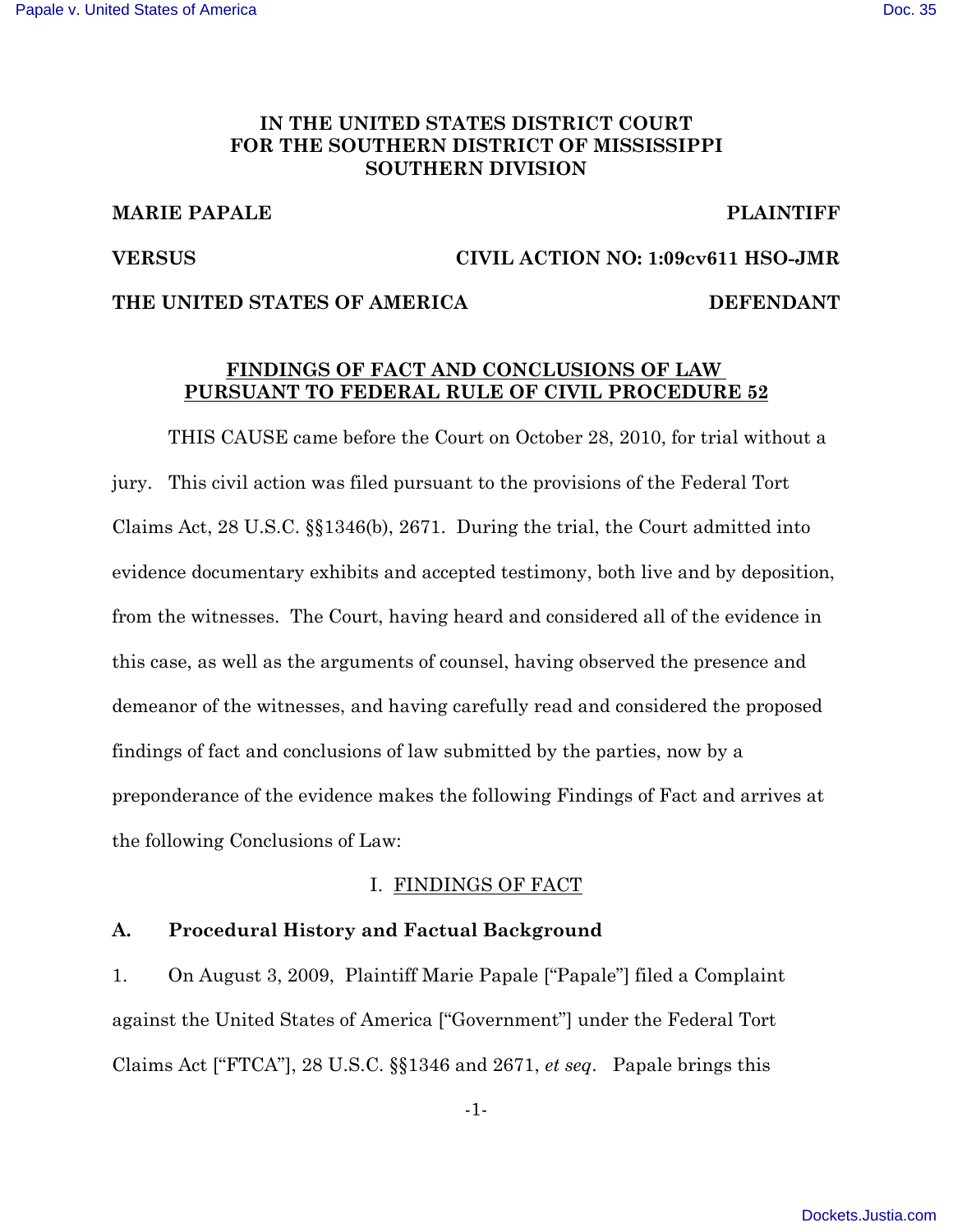personal injury action against the Government for injuries she allegedly sustained on March 20, 2007, when she tripped over a wooden pallet in the gymnasium of the Youth Center on Keesler Air Force Base ["KAFB"], in Biloxi, Mississippi. At the time of the incident, Papale was a 43-year-old female employed part-time by the KAFB Youth Center as a gymnastics and tumbling instructor. She also worked full-time as a preschool teacher at Nativity Elementary School in Biloxi,  $Mississippi.<sup>1</sup>$ 

2. Papale testified that at approximately 4:00 p.m. on March 20, 2007, she arrived at the Youth Center to teach her gymnastics class. Her daughter accompanied her to the gymnasium that day. According to Papale, as she turned to the right as she entered the gymnasium, her right foot struck a wooden pallet, causing her to fall. According to Papale, the pallet was inside the doorway to the gym. After her fall, Papale picked up the pallet and brought it out of the gymnasium and into the reception area.

3. Papale did not immediately seek medical care or treatment for pain associated with the fall, although she testified that she experienced shoulder pain and a lump at the back of her neck. Papale's first visit to see a doctor for these complaints occurred in July 2007, approximately four months after the incident.

Papale's daughter testified that she accompanied her mother to the KAFB 4. Youth Center on March 20, 2007. She stated that after she and her mother passed

 $1$  In 2007, Papale was in her eleventh year of teaching, and had been instructing gymnastics for over thirty years.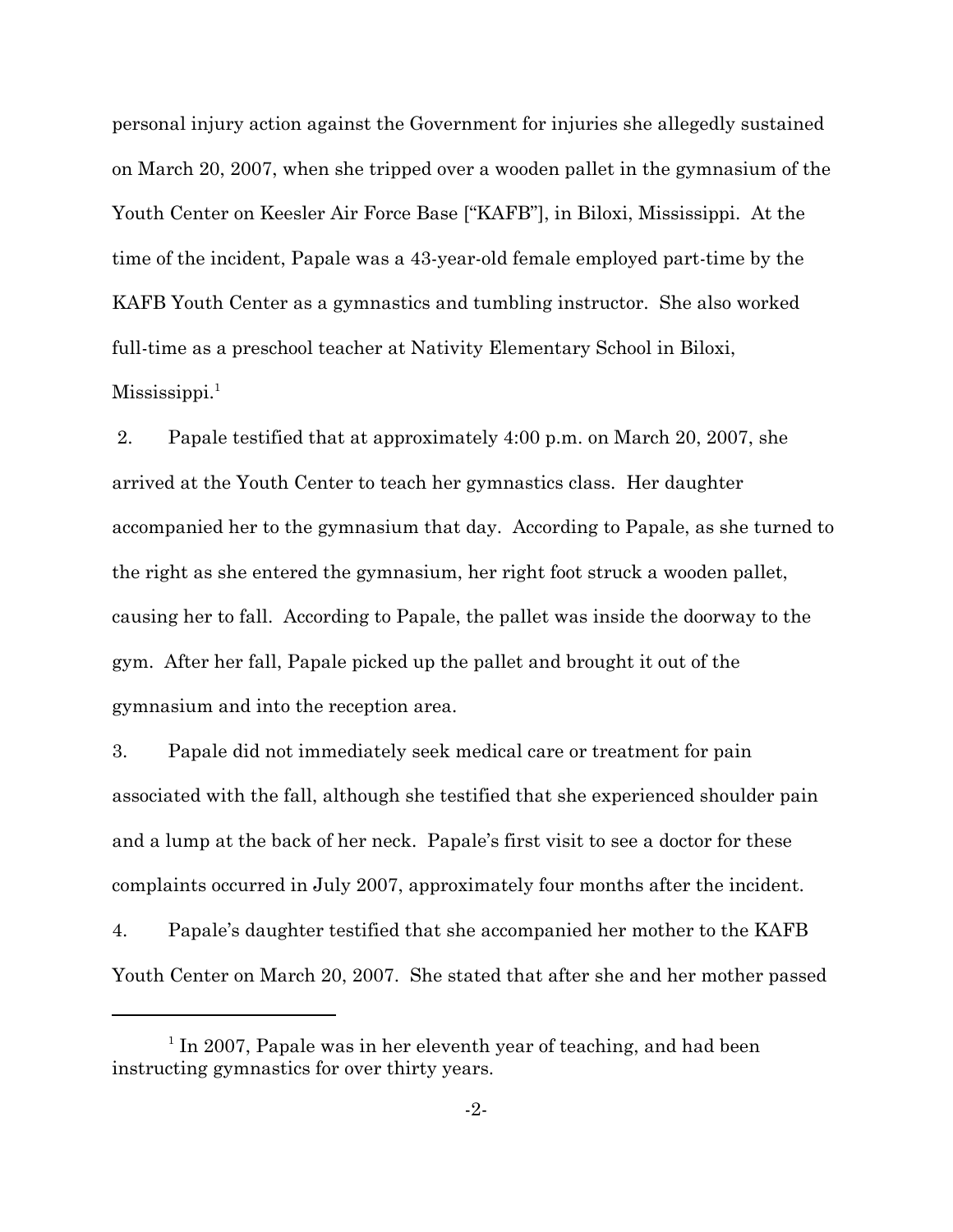through the double doorway from the reception area and into the gymnasium, there was a pallet on the floor, approximately  $1 \frac{1}{2}$  feet from the double doorway. She was walking behind her mother, and while she did not see the actual fall, she did see her mother on the floor after the fall.

 $5<sub>1</sub>$ Juanita Harper was employed as the Assistant Program Director for the Keesler Youth Center in 2007. Harper served as the safety monitor for the facility and prepared a mishap report following Papale's fall.<sup>2</sup> Ex. P-1. According to Harper, the Youth Center received a shipment consisting of a pallet of copy machine paper at approximately 9:30 a.m. on the morning of the incident. The wooden pallet on which the paper arrived was initially placed in the entry hallway, or reception area. Because Harper was concerned that the pallet posed a "tripping hazard," at around 10:30 a.m. she asked the Director, Rodney Hedgecock, to remove the pallet from the reception area.<sup>3</sup> Harper testified that normally such pallets from deliveries are moved to the dumpster recycle area outside the building. At the time, Harper assumed that was where the pallet would be taken.

6. Later that afternoon, at approximately 3:30 p.m., a fire drill took place at the

<sup>&</sup>lt;sup>2</sup>Harper's duties included keeping the building free of tripping hazards, wires, garbage, chairs, and ladders, and ensuring that doors were unlocked and lights were on in all areas being used. Harper performed daily walkthroughs and monthly inspections.

<sup>&</sup>lt;sup>3</sup>Mr. Hedgecock was the only male employee at the Youth Center on March 20, 2007.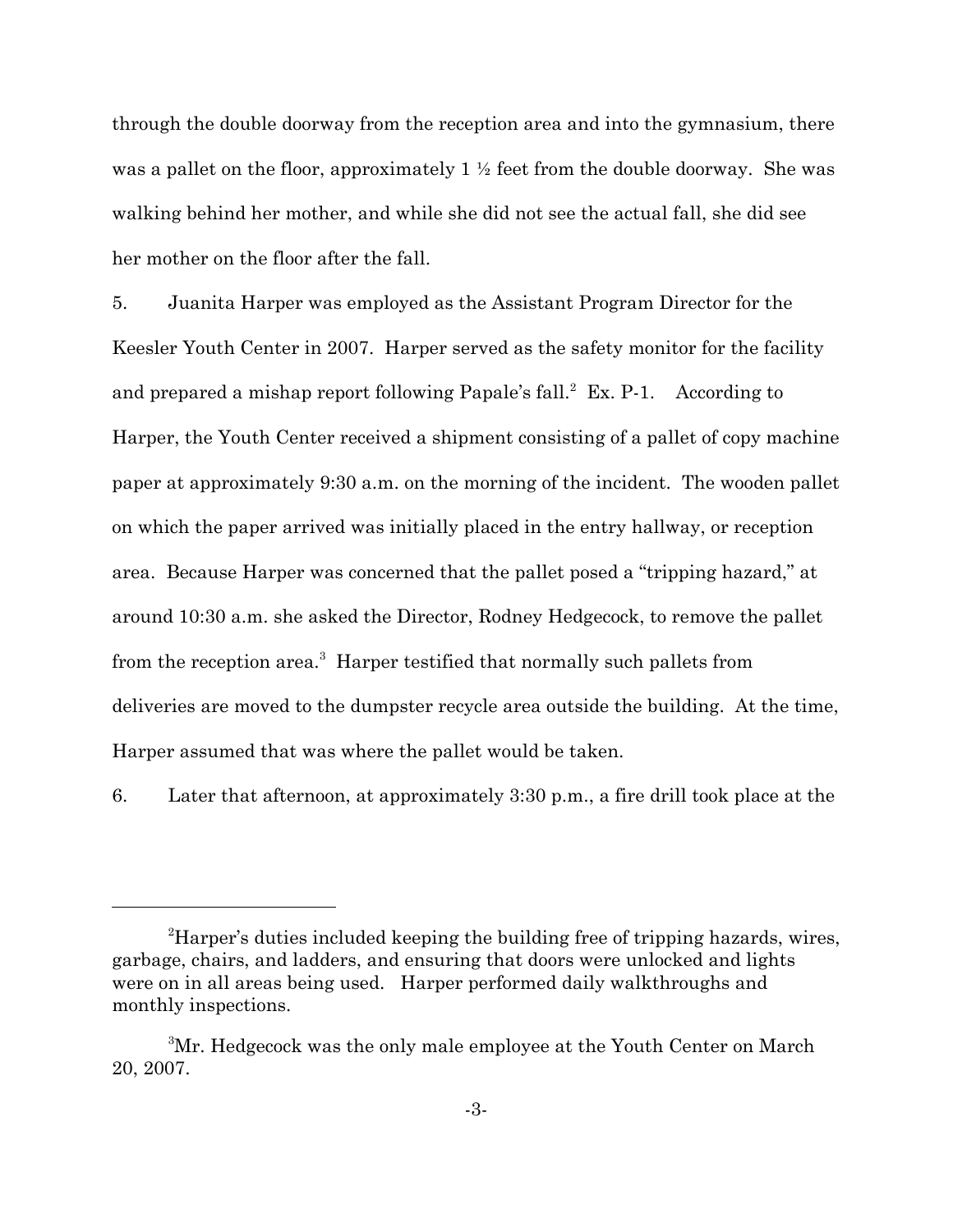Youth Center.<sup>4</sup> Following the drill, Harper opened all of the doors. Upon entering the gymnasium, she observed the same wooden pallet, delivered that morning, leaning against a wall in the gym. Harper wanted the pallet removed from the area; however, before she could accomplish this, Papale fell. She reported the incident to Harper. Harper testified that she knew that: 1) the pallet was a hazard; 2) it should not have been in the gymnasium; and 3) it was not removed until after Papale's fall that same day. According to Harper, Papale taught and completed her class that day, and also completed her teaching contract with KAFB through September 2007.

 $7.$ Rodney Hedgecock, the Director of the Youth Center, managed and oversaw the general operation of the facility. He testified that he recalled moving the pallet in question from the foyer and placing it inside the gymnasium, approximately two to three feet inside the door. When asked whether the pallet presented a safety concern, Hedgecock acknowledged that "it could be." Tr. at p. 95. He was uncertain as to why he did not initially move the pallet to the dumpster area, and indicated that at the time, he was preoccupied with other management issues occurring that day. Hedgecock further indicated that, at the time, he did not consider the pallet to be a safety issue.

#### **B. Papale's Medical History and Treatment**

8. Papale submitted evidence of her medical history and treatment in the form

<sup>&</sup>lt;sup>4</sup>Papale was unaware that a fire drill had taken place earlier in the day.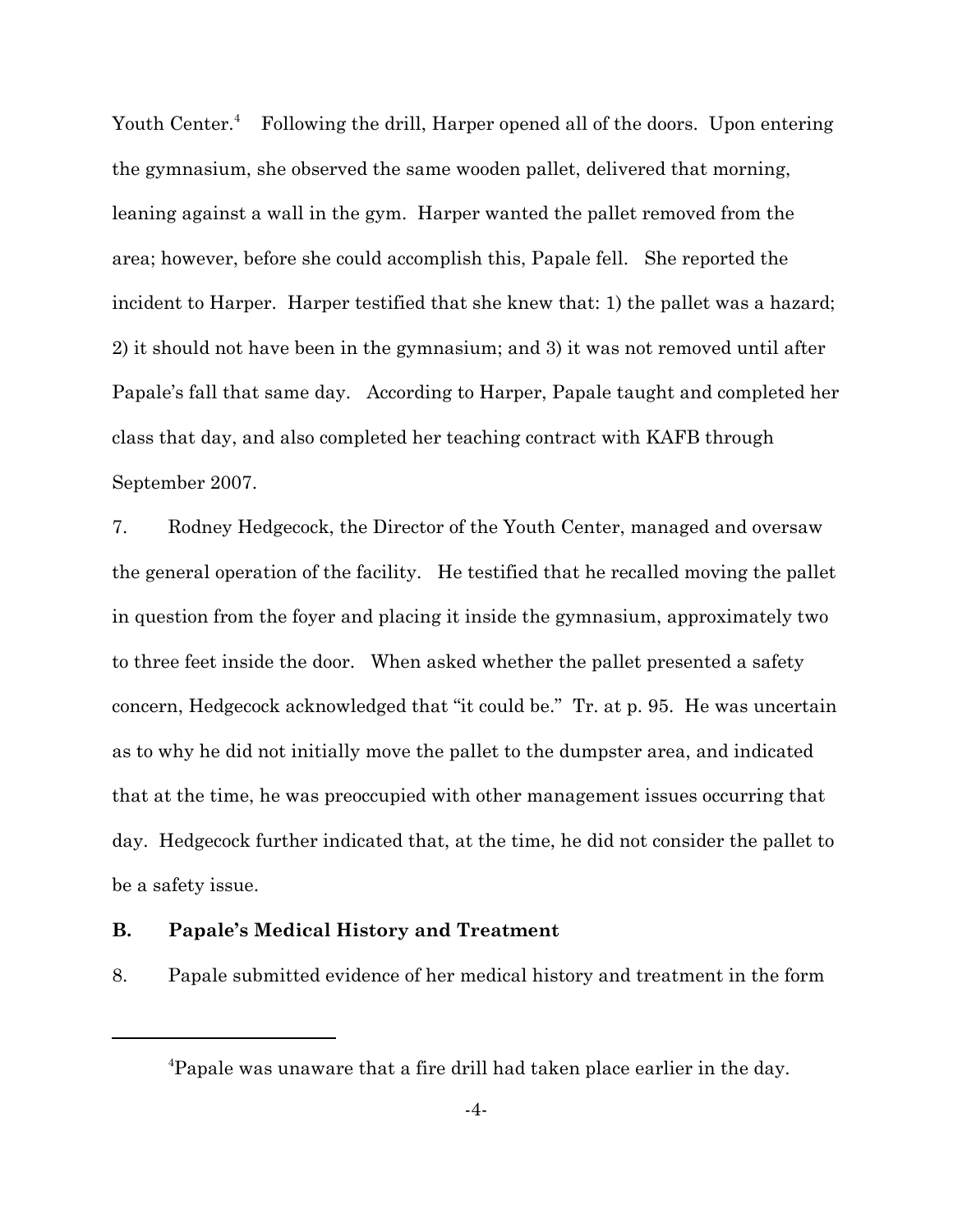of medical records and the deposition of Dr. Charles Winters, M.D., Papale's treating physician. On July 26, 2007, Papale presented herself to the emergency room at Biloxi Regional Medical Center, having experienced an acute onset of sharp pain with tingling in her fingers. Papale informed emergency room personnel that she had injured her neck and shoulder at work some months ago and that she had a sudden onset of pain symptoms while walking in her yard.

9. Dr. Wame Waggenspack, a orthopaedist at Bienville Orthopaedic Specialists, LLC, examined Papale on July 31, 2007. Papale advised Dr. Waggenspack that she had tripped over a pallet at KAFB and fallen on her left side in March 2007. Dr. Waggenspack concluded that there was a strong likelihood that Papale suffered from a herniated disc in her neck, and ordered an MRI for further evaluation.

10. Papale underwent the MRI testing, which confirmed Waggenspack's diagnosis of a herniated disc in her neck. Dr. Waggenspack recommended a trial of epidural injections which, according to the medical records, provided Papale limited relief. Dr. Waggenspack then referred Papale to Dr. Charles Winters, an orthopaedic surgeon, for further evaluation.

11. Dr. Winters, who testified by deposition, saw Papale in November 2007. Dr. Winters discerned from Dr. Waggenspack's records that Papale continued to experience neck and back pain, which she attributed to aggravation of her injuries from the March 20, 2007, fall over the pallet. Dr. Winters opined that it was not uncommon for a herniated disc to worsen after the initial onset of injury, and that this could occur over a period of years or over a period of a couple of months. Ex. P-

 $-5-$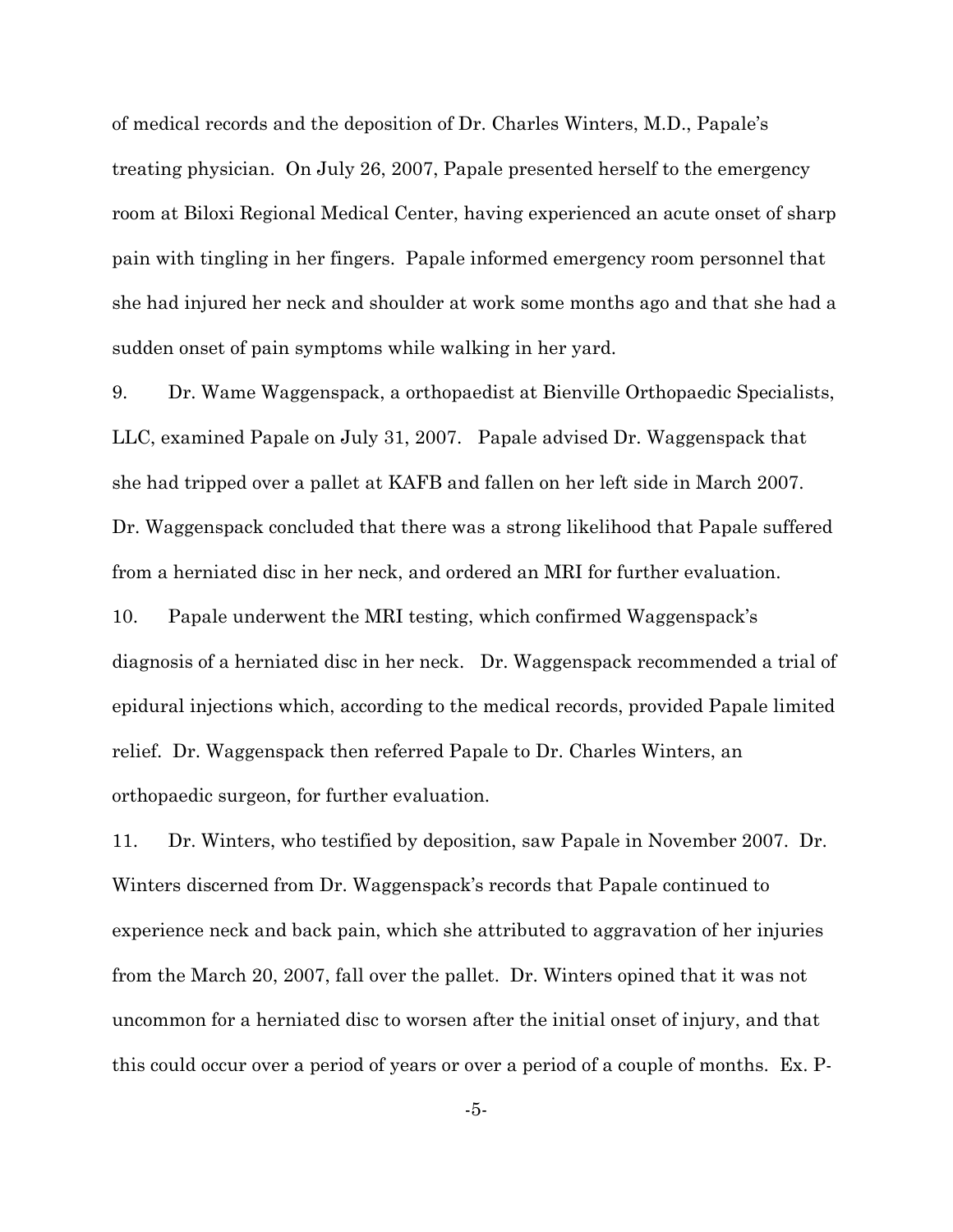7 at pp. 19-20. The record is devoid of any medical evidence contradicting this opinion. Following his examination, Dr. Winters recommended surgical correction. He performed an anterior cervical discectomy and fusion in late November 2007. Id. at p. 10. Post-surgery, Dr. Winters assigned Papale a 9% overall impairment rating. Id. at pp. 14-15.

12. With respect to her present condition, Papale testified that she is unable to care for or feed her horses located on her property in Saucier, Mississippi. She cannot lift a 50 pound bag of feed, nor is she able to ride as she did prior to the accident and her subsequent surgery. Papale stated that she continues to teach at Nativity and is currently employed part-time, as a gymnastics instructor, by Dreamworks in Ocean Springs, Mississippi.

13. Chris Papale, Marie Papale's husband, testified that in 26 years of marriage, he had never heard his wife complain of pain until after her fall on March 20, 2007. He indicated that following the fall, he took over all the household chores, including cooking and cleaning, and that he had to dress and drive his wife. According to his testimony, while Papale's subsequent neck surgery helped with pain management, she continued to have limited movement and range post-surgery, and a marked decrease in her strength levels.

Dr. Winters' testimony, when considered in conjunction with the foregoing 14. testimony concerning Papale's pre-fall and post-fall health and physical activities, leads the Court to conclude that the March 20, 2007, fall caused Papale to suffer a ruptured disc, which subsequently necessitated her need for surgery. Ex. P-7 at p.

 $-6-$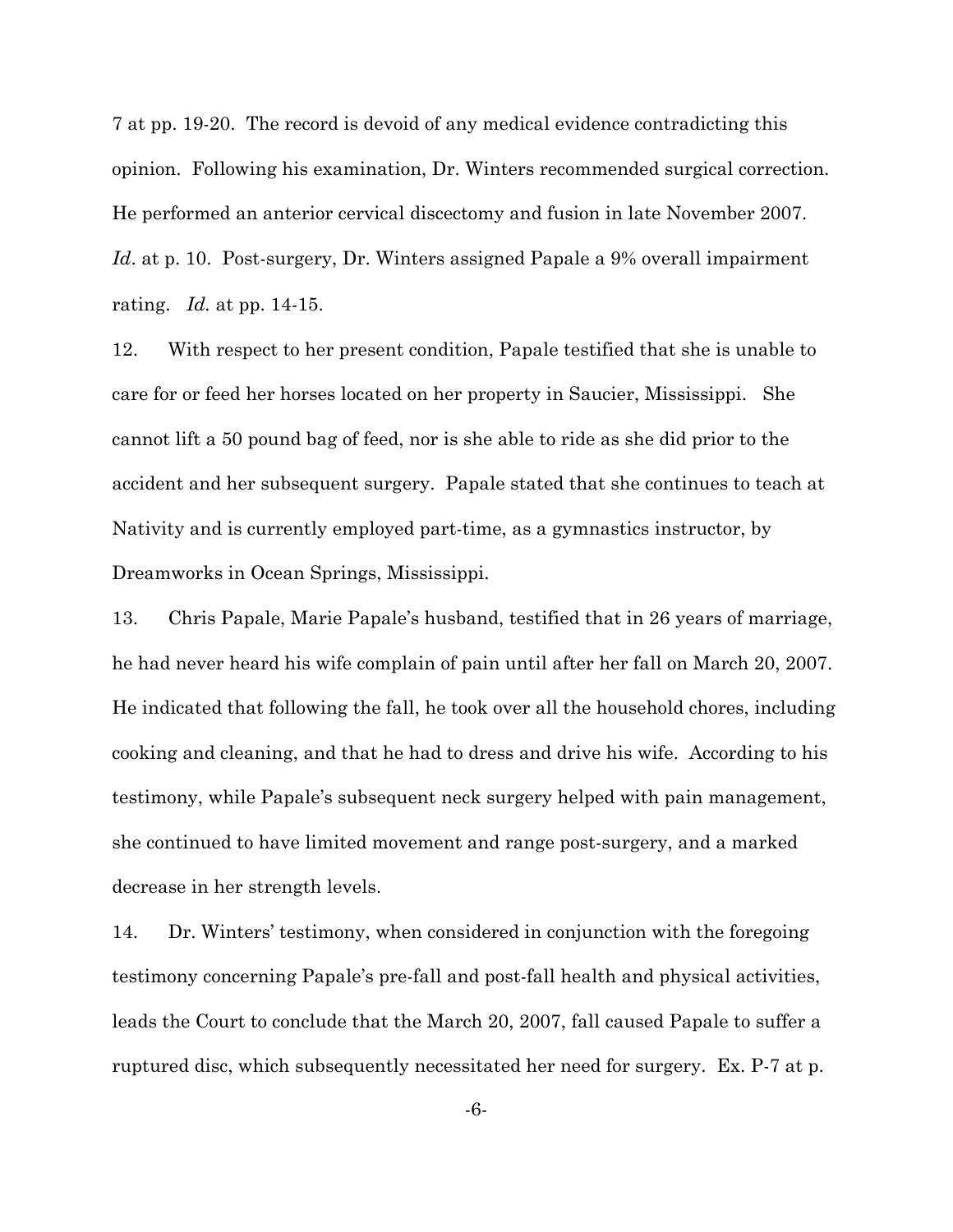#### П. **CONCLUSIONS OF LAW**

#### A. Jurisdiction and Controlling Law

15. The Court has jurisdiction over this matter pursuant to the Federal Tort Claims Act, 28 U.S.C.  $\S1346$  and 2671, *et seq.* The underlying claim in this cause of action is one of negligence. The United States Supreme Court has "consistently" held that  $\S 1346(b)$ 's reference to the 'law of the place' means law of the State-the source of substantive liability under the FTCA." Linn v. United States, 281 Fed. App'x 339, 346 (5th Cir. 2008)(quoting FDIC v. Meyer, 510 U.S. 471, 478 (1994)). "[W] hether the United States is liable for a 'negligent or wrongful act or omission of any employee of the Government' under the FTCA is generally determined 'in accordance with the law of the place where the act or omission occurred.'" Id. at 345  $(quoting \S 1346(b)(1))$ . Because the alleged negligence occurred in Mississippi, its substantive law governs this action. 28 U.S.C. §2674; see also Hatahley v. United *States*, 351 U.S. 173 (1956).

#### **B.** Negligence Claim under the FTCA

16. Under Mississippi law, to recover in a negligence action a plaintiff has the burden to prove by a preponderance of the evidence that the defendant had a legal duty, that the legal duty was breached by the defendant's failure to conform to the required standard of care, that the defendant's breach proximately caused an injury to the plaintiff, and that damage to the plaintiff resulted. Little v. Miller, 909 So. 2d 1256, 1259 (Miss. Ct. App. 2005) *(citing Foster by Foster v. Bass,* 575 So. 2d 967, 972

 $-7-$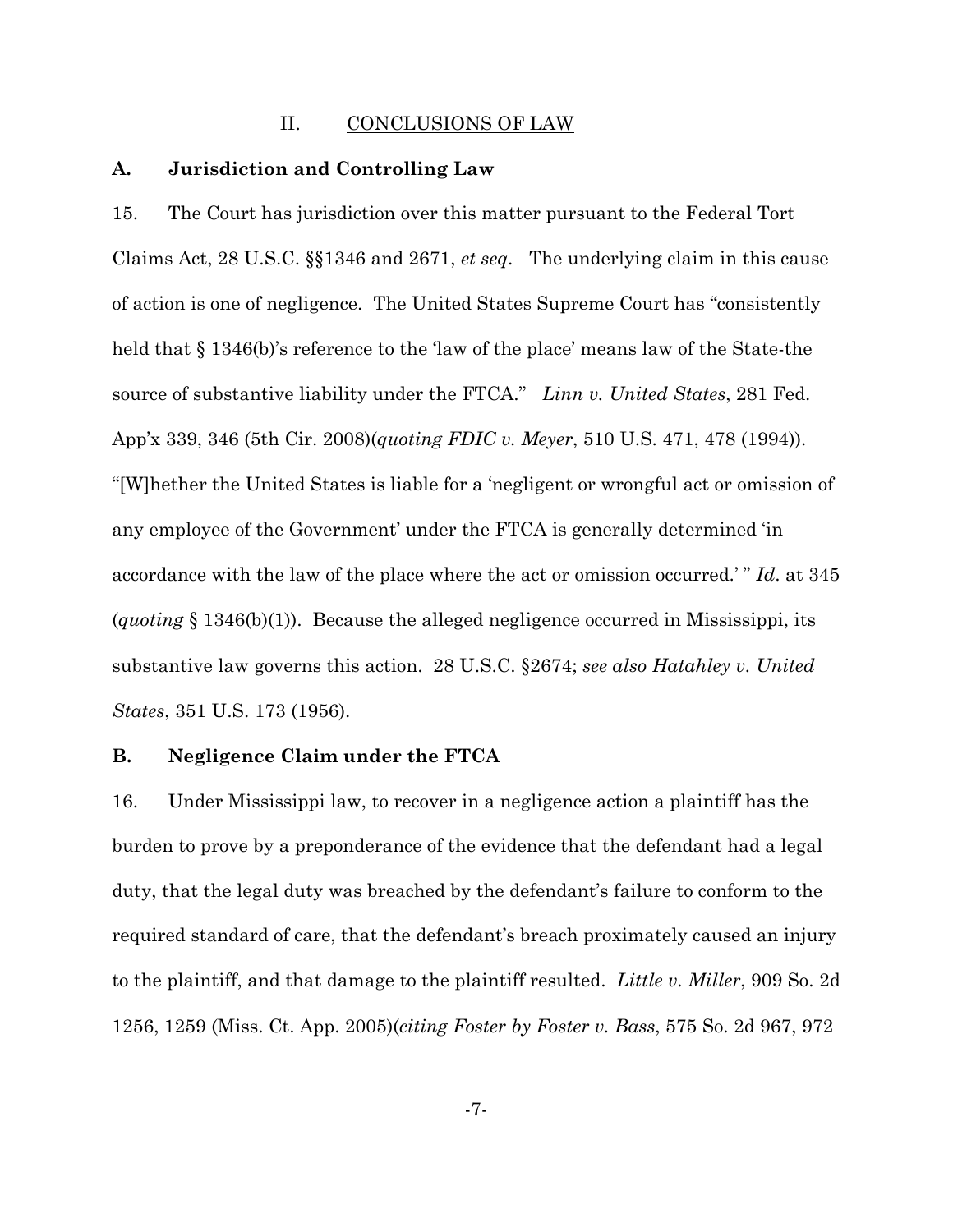(Miss. 1990). In the context of a premises liability case, an invitee is a person who "goes upon the premises of another in answer to the express or implied invitation of the owner or occupant for their mutual benefit or advantage." *Hoffman v. Planters*  $Gin Co., Inc., 358$  So. 2d 1008, 1011 (Miss. 1978). The Court concludes that, based on the facts, Papale was an invitee under Mississippi law.

17. "While the owner of a premises, under Mississippi law, generally has a duty

to use reasonable care to keep its premises in a reasonably safe condition for

business invitees, the owner is not an insurer of the invitee's safety." Robbins v.

Computer Sciences Corp., 486 F. Supp. 2d 581, 587 (S.D. Miss. 2007); see also Pigg

v. Express Hotel Partners, LLC, 991 So. 2d 1197, 1199-1200 (Miss. 2008).

18. In Mississippi, a plaintiff's premises liability claim can be grounded in one of three theories:

(1) that defendant's own negligence created a dangerous condition which caused plaintiff's injury; (2) that defendant had actual knowledge of a condition which defendant itself did not cause, but defendant failed to adequately warn plaintiff of the danger she faced as an invitee; or (3) that, based upon the passage of time, defendant should have known of the dangerous condition caused by another party if defendant had acted reasonably, *i.e.*, constructive knowledge of the condition should be imputed to defendant.

*Vu v. Clayton, 765 So. 2d 1253, 1255 (Miss. 2000).* 

According to Vu, the property owner owes an invitee the duty to keep the premises reasonably safe and to warn only when there is a hidden danger or one that is not in plain and open view. Id. at 1255. The premises owner is not an insurer against all injuries, and the invitee is required to exercise that degree of care for his own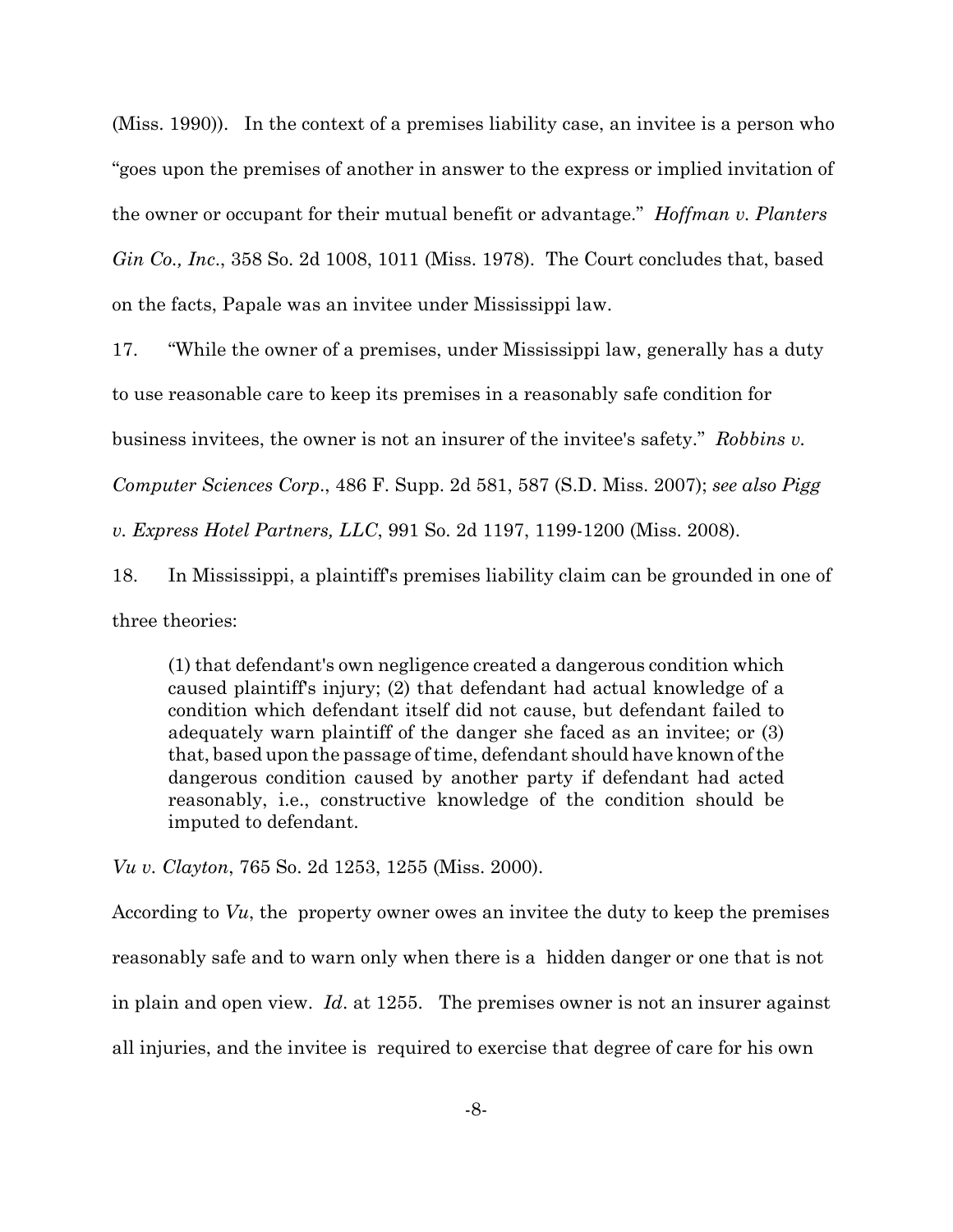safety which a person of ordinary intelligence would exercise under the same or similar circumstances.  $Id$  at 1255.

19. The Government avers that Papale was negligent. Specifically:

her failure to exercise care and prudence with regard to an open and obvious condition that a person of ordinary intelligence would exercise under the same or similar circumstances was the proximate cause of and/or contributed to her alleged injuries. Pretrial Order at p. 9.

It has been established that where "a defendant negligently creates an unreasonably unsafe condition in an area where the plaintiff has every right to be, that defendant may not escape liability by arguing that the condition was open and obvious." Bell v. City of Bay St. Louis, 467 So. 2d 657, 664 (Miss. 1985). The Mississippi Supreme Court subsequently adopted a true comparative negligence doctrine in *Tharp v. Bunge Corp.* 641 So. 2d 20 (Miss. 1994): "[i]f a dangerous condition is obvious to the plaintiff, then surely it is obvious to the defendant as well. The defendant, accordingly, should alleviate the danger." Tharp, 641 So. 2d at 25. *Tharp* relied on *King Soopers, Inc. v. Mitchell*, 140 Colo. 119, 342 P.2d 1006 (1959), which determined that the obviousness of danger is irrelevant where:

the condition is one which the invitee would not expect to find in the particular place, or his attention is distracted by something on the premises, or the condition is one . . . which cannot be encountered with reasonable safety even though the invitee is aware of it.

*Tharp*, 641 So. 2d at 24.

20. In this case, Papale has proffered sufficient evidence to establish negligence under Mississippi law. First, there is sufficient evidence to conclude that the

 $-9-$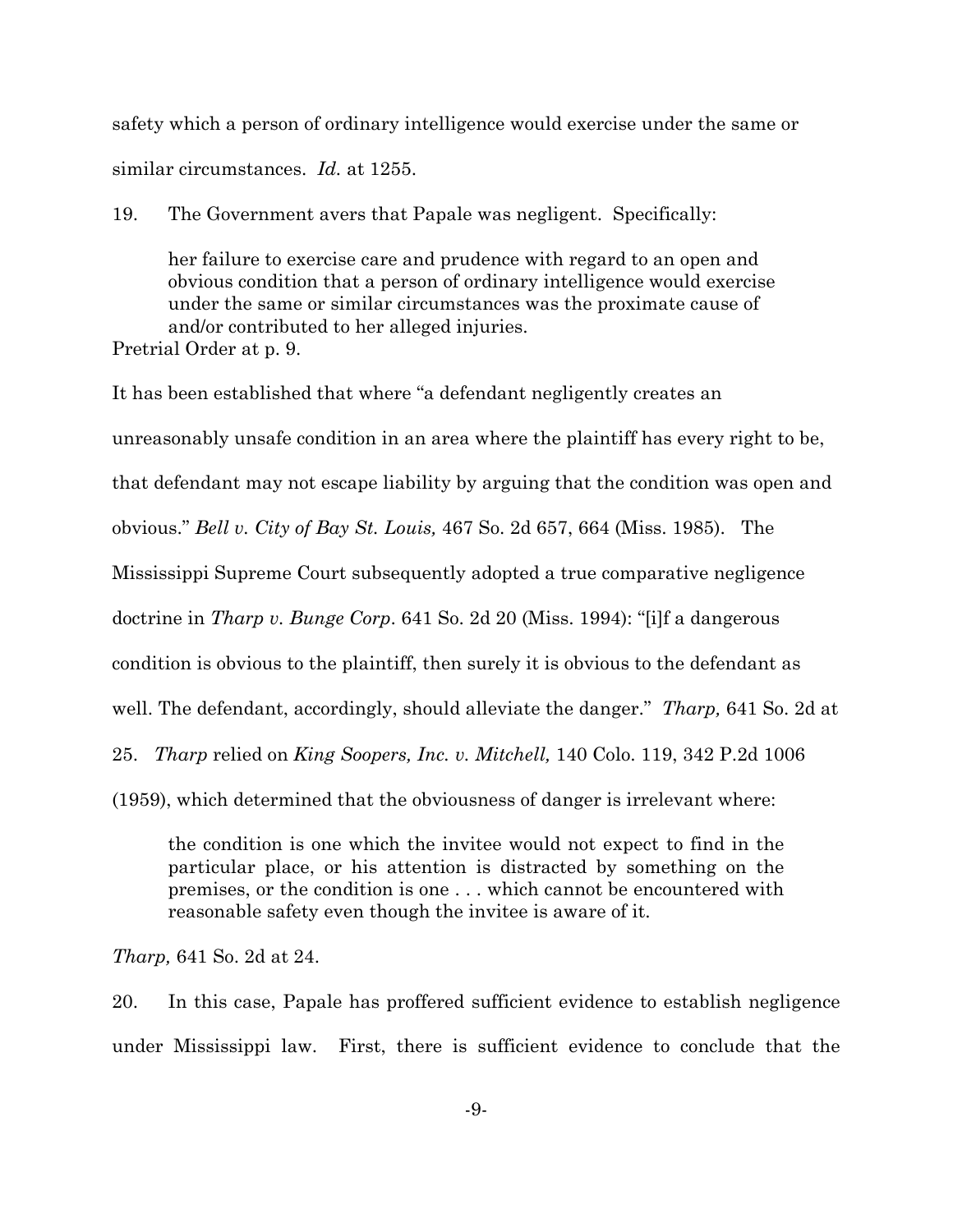Government created a dangerous condition when it failed to dispose of the wooden pallet within a reasonable time following its delivery. The record also demonstrates that the Government failed to warn of the pallet's location, of which it had actual knowledge. The evidence further establishes that a wooden pallet leaning against a gymnasium wall, or lying on the gymnasium floor, is a dangerous condition and one which a reasonably prudent person would not anticipate encountering when entering the Youth Center. The Court finds, as a matter of law, that the wooden pallet in question posed a dangerous condition. While the Government contends that the pallet constituted an open and obvious condition, this Court is unable to conclude as a matter of law that a reasonably prudent person could have anticipated such a danger, or that there has been sufficient evidence adduced of any negligence on the part of Papale. The pallet is not the type of hazard a person would normally anticipate encountering in a gymnasium such as the Youth Center.

### $C_{\bullet}$ **Damages**

21. This Court's assessment of damages is a finding of fact which is reviewed for clear error. W.H. Scott Constr. Co. v. City of Jackson, 199 F.3d 206, 219 (5th Cir. 1999) (citing Boehms v. Crowell, 139 F.3d 452, 459 (5th Cir.1998)). Under Mississippi law, reasonable compensation for the injuries sustained by Papale as a result of the Government's negligence may include consideration of the following:

the degree of physical injury, mental and physical pain, present and future, temporary and permanent disability, medical expenses, loss of wages and wage-earning capacity, sex, age and plaintiff's state of health.

 $\ddot{\phantom{0}}$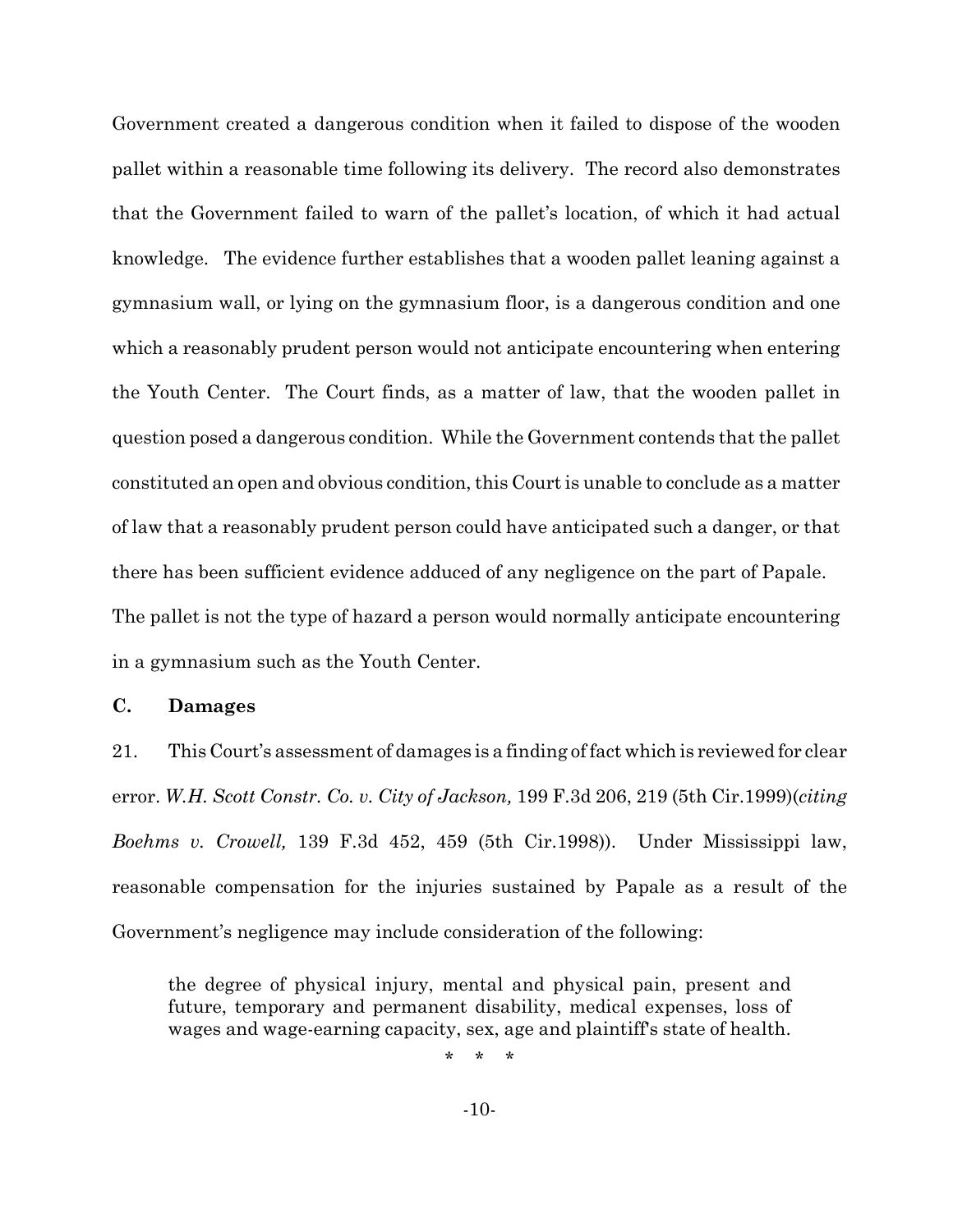Each suit for personal injury must be decided by the facts shown in that particular case. The amount of physical injury, mental and physical pain, present and future, temporary and permanent disability, medical expenses, loss of wages and wage-earning capacity, sex, age and health of the injured plaintiff, are all variables to be considered by the jury in determining the amount of damages to be awarded.

Woods v. Nichols, 416 So. 2d 659, 671 (Miss. 1982).

22. In addition, this Court may consider the reasonable medical and healthcare expenses incurred and those which are reasonably certain to be incurred in the future. See Whiteaker v. Fred's Stores of Tennessee, Inc., 2011 WL 475012, \*4 (N.D. Miss. 2011); Graves v. Graves, 531 So. 2d 817, 820 (Miss. 1988); Mississippi Model Jury Instruction  $§$  11:4. Finally, the amount, type, and duration of the injuries sustained by a plaintiff and the effect such injuries have had or will have on her enjoyment of life's activities are additional factors for the Court's consideration. Kansas Southern Ry. v. *Johnson*, 798 So. 2d 374, 380-81 (Miss. 2001).

23. The record supports the conclusion that as a result of her injuries and the treatment needed for them, Papale has incurred medical bills totaling \$82,358.62. Ex.  $P-4$ The reasonableness and necessity of Papale's medical treatment is not at issue, as there is no conflicting medical evidence present in the record. The Court concludes that these expenses were reasonable and necessary, and were related to Papale's injury. 24. Papale, her spouse, and her daughter testified on the issue of damages in the form of pain and suffering. As Papale described, the accident has caused her to suffer sharp, shooting pain, and heightened levels of physical activity cause her increased discomfort. According to Papale, her pain persists post-surgery. She testified that she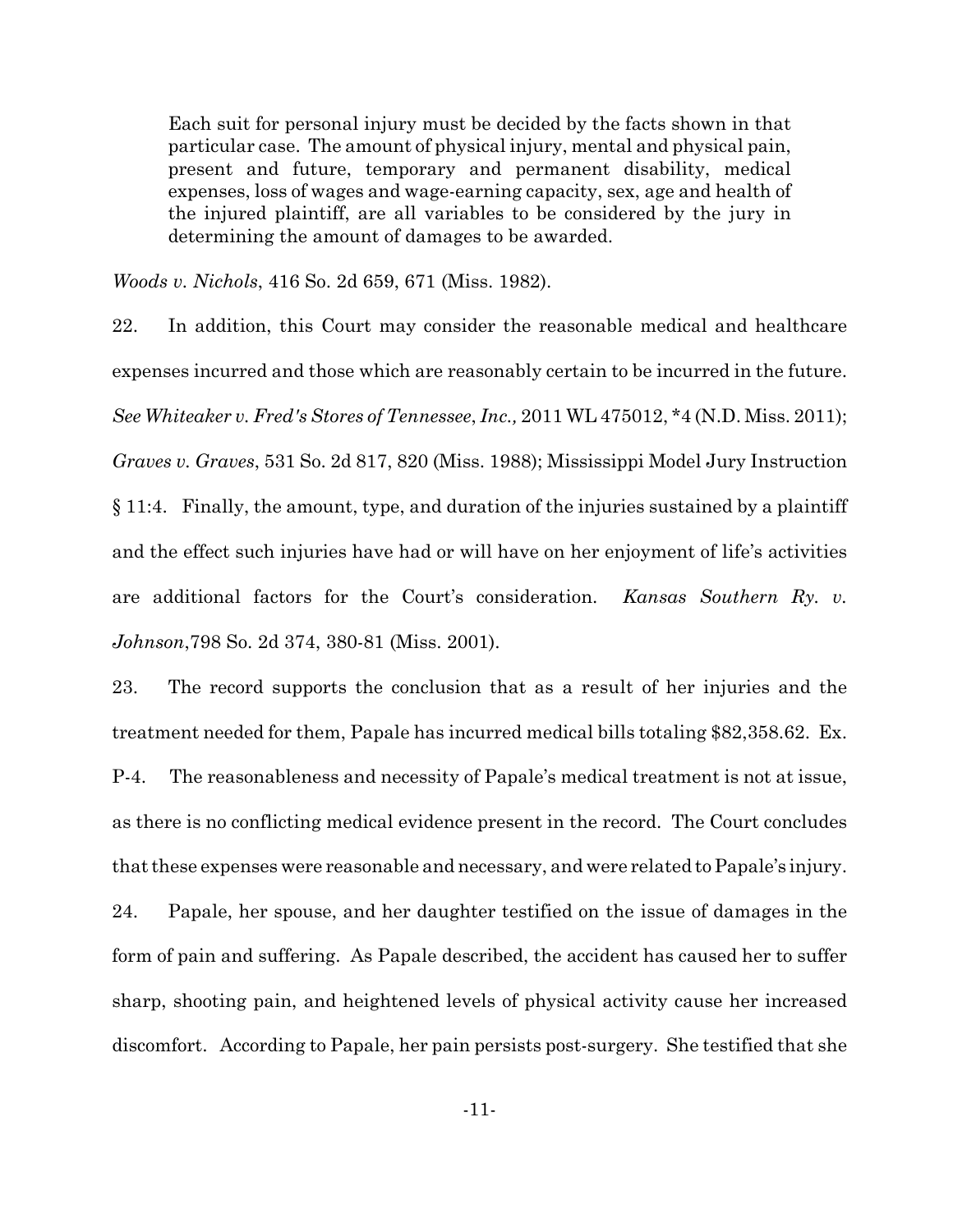is unable to lift 10 pounds, is not able to care for or feed her horses, and suffers from depression. Her pain also disrupts her ability to have restful sleep and interferes with her work and leisure activities and her relationship with her spouse. As noted above, Papale was assigned a 9% overall impairment rating by Dr. Winters. Conversely, Papale was able to complete her contract at KAFB Youth Center, and continues to teach gymnastics. Little evidence was adduced as to any limitations Papale has experienced from the standpoint of her employment.

25. Any amount to be awarded for pain and suffering depends upon a Court's observation of the plaintiff and its subjective determination of the amount needed to achieve full compensation. Parks v. Dowell Div. of Dow Chemical Corp., 712 F.2d 154, 160 (5th Cir. 1983); Hyde v. Chevron U.S.A., Inc., 697 F.2d 614, 632 (5th Cir. 1983); Drake v. E.I. Dupont de Nemours & Co., 432 F.2d 276, 279 (5th Cir. 1970).

26. The Court, having considered the demeanor of the witnesses and in the context of the documentary evidence, as well as Dr. Winters' testimony, concludes that Papale is entitled to recover additional damages to compensate her for her pain and suffering and loss of enjoyment of life. When added to her damages of \$82,358.62 in medical expenses, the Court concludes that Papale is entitled to recover damages in the total amount of \$240,000.00.

#### III. **CONCLUSION**

27. The Court concludes that the wooden pallet present in the Youth Center gymnasium on March 20, 2007, constituted a dangerous condition; that the pallet was not timely removed from the gymnasium; that as a result of the pallet's not being